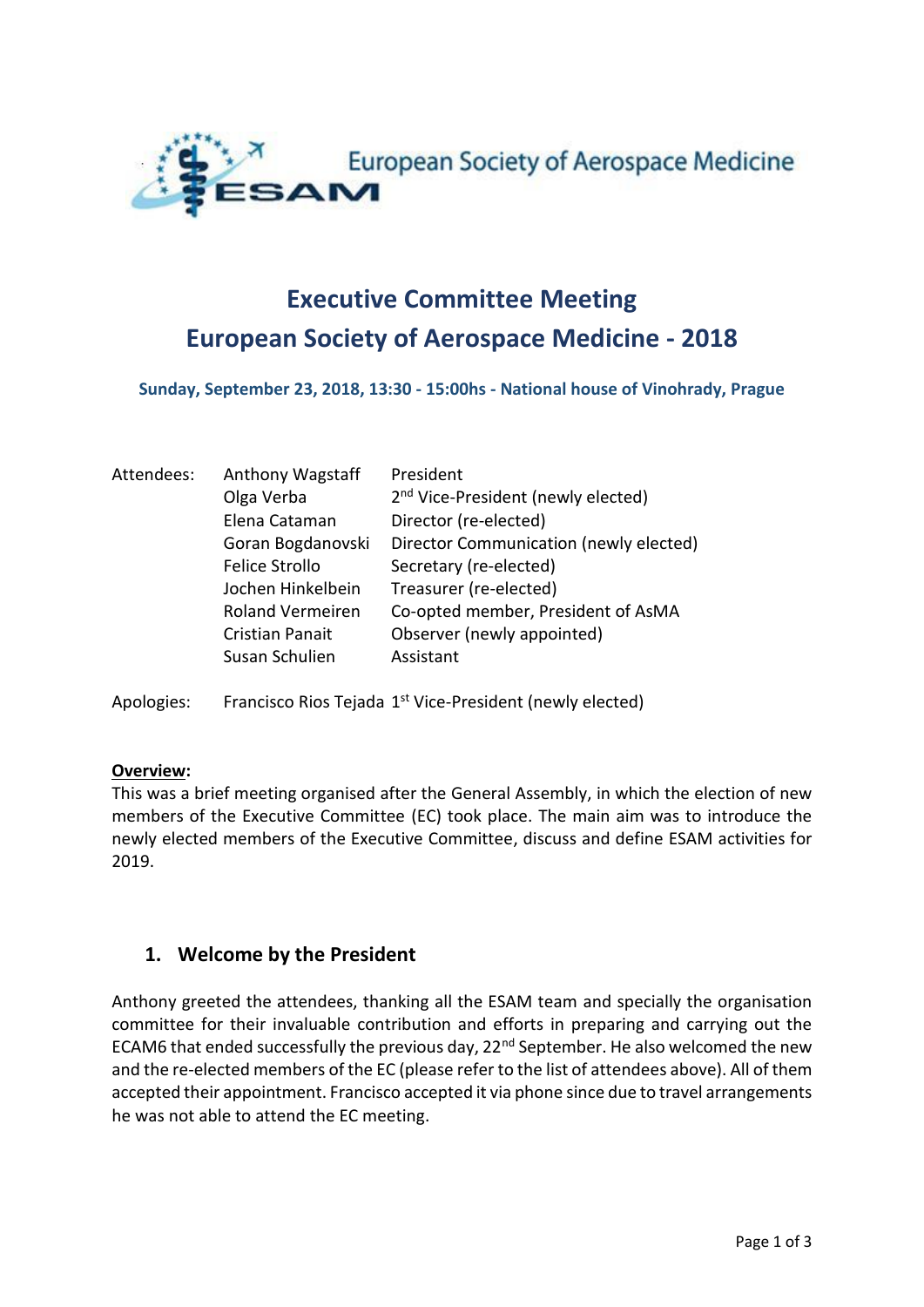## **2. Topics discussed:**

## **2.1 Members of EC and AB – changes**

Anthony thanked again the EC members that did not stand for re-election according to the Statutes but their continuing commitment to ESAM is unbroken. Therefore the following proposals were put on the table:

- Cristian Panait (former Director of Communication): proposed to continue in the position of Observer;
- Declan Maher (former First Vice-President): proposed to continue as Co-opted member;
- Vincent Feuillie (former Second Vice-President): proposed to continue as Co-opted member.

All proposals were approved unanimously.

Anthony also commented and regretted the resignation of Lars Tjensvoll as Co-opted member. Unfortunately Lars is no longer able to dedicate himself to ESAM due to other professional and personal commitments. Anthony thanked Lars for his outstanding contribution to ESAM.

In addition, it was also mentioned that Ries Simons is resigning as Chair of the Advisory Board, which is now occupied by the Co-Chair, Trond-Eirik Strand. Fortunately Ries will continue as Co-Chair to be an active member of the ESAM AB as his contribution to the scientific community of ESAM is exceptional. It is worth mentioning that Ries received the "Chevalier of the Order of ESAM" medal at the open ceremony of ECAM6.

Summary: Current Co-opted member: Roland, Declan and Vincent. Observer: Cristian Resignation Co-opted member: Lars AB Chair: Trond-Eirik, taking over from Ries.

#### **2.2 Finances**

Jochen raised the question on how ESAM would like to proceed in future concerning travel expenses for EC members to participate in meetings and congresses. It would help if a clear guideline could be drafted in order to better forecast future budget needs.

After some deliberations it was agreed to maintain for the moment the current approach: whenever possible the EC and Co-opted members should travel in the position of representatives of their organisation/association, with mission expenses covered accordingly. However, should a financial impediment arise for any of the members, the EC may take decision considering case-by-case and respective priority.